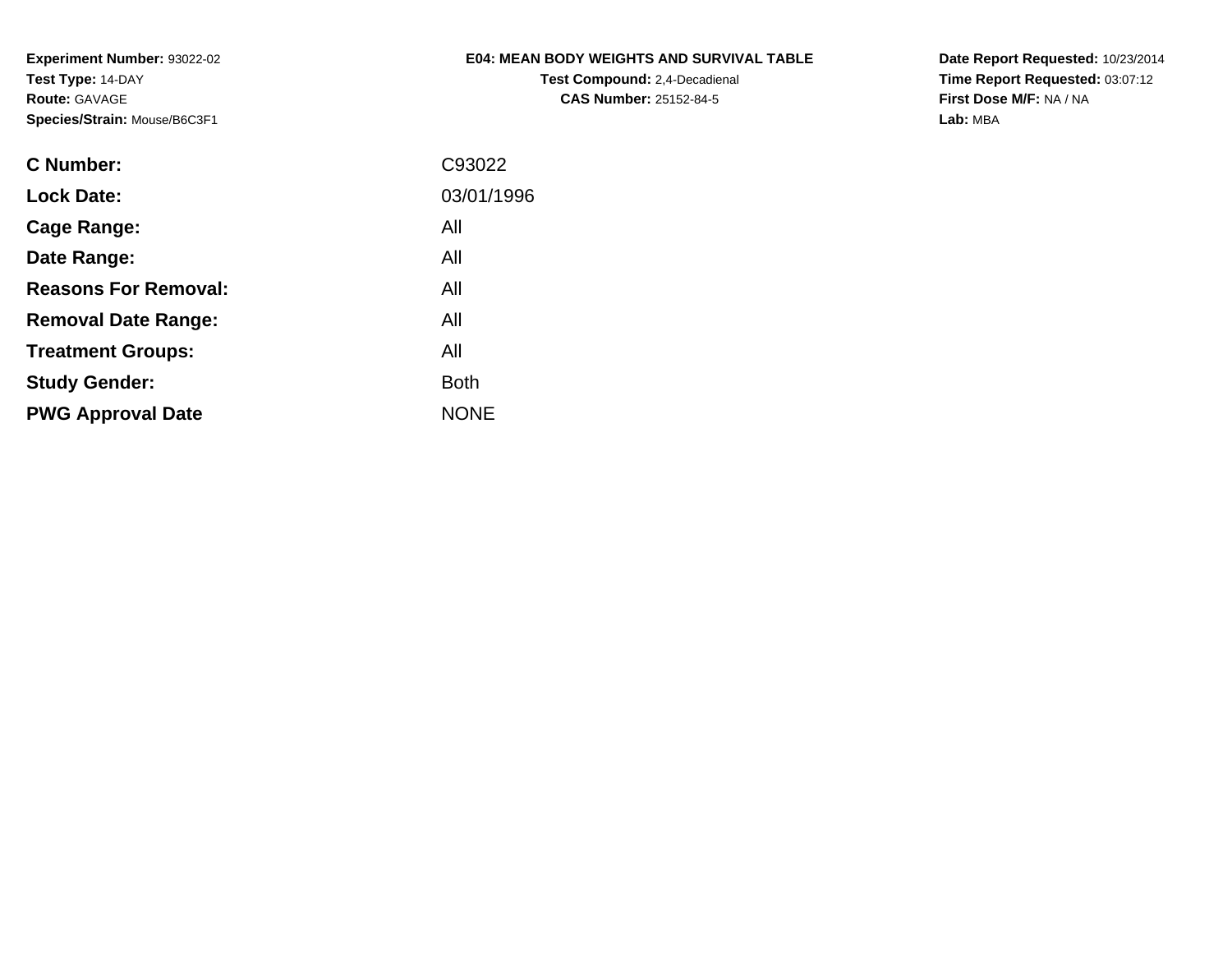#### **E04: MEAN BODY WEIGHTS AND SURVIVAL TABLE**

**Test Compound:** 2,4-Decadienal **CAS Number:** 25152-84-5

**Date Report Requested:** 10/23/2014**Time Report Requested:** 03:07:12**First Dose M/F:** NA / NA**Lab:** MBA

### **MALE**

| <b>DAY</b>                | 0.0   | <b>MG/KG</b> |      | 45.0 MG/KG          |                 |      | 133.0 MG/KG         |                 |      | 400.0 MG/KG         |   |
|---------------------------|-------|--------------|------|---------------------|-----------------|------|---------------------|-----------------|------|---------------------|---|
|                           | WT(g) | N            |      | $WT(g)$ % OF CNTL N |                 |      | $WT(g)$ % OF CNTL N |                 |      | $WT(g)$ % OF CNTL N |   |
|                           | 23.0  | 5            | 22.2 | 96.8                | 5               | 22.4 | 97.6                | $5\overline{a}$ | 22.5 | 98.2                | 5 |
| 8                         | 23.4  | 5            | 23.1 | 98.7                | 5               | 23.4 | 99.7                | 5               | 23.5 | 100.1               | 5 |
| 17                        | 25.2  | 5            | 24.5 |                     | $5\overline{a}$ | 24.7 |                     | b               | 24.6 |                     | 5 |
| <b>TERM</b><br><b>SAC</b> | 25.2  | 5            | 24.5 | 97.3                | 5               | 24.7 | 98.2                | 5               | 24.6 | 97.7                | 5 |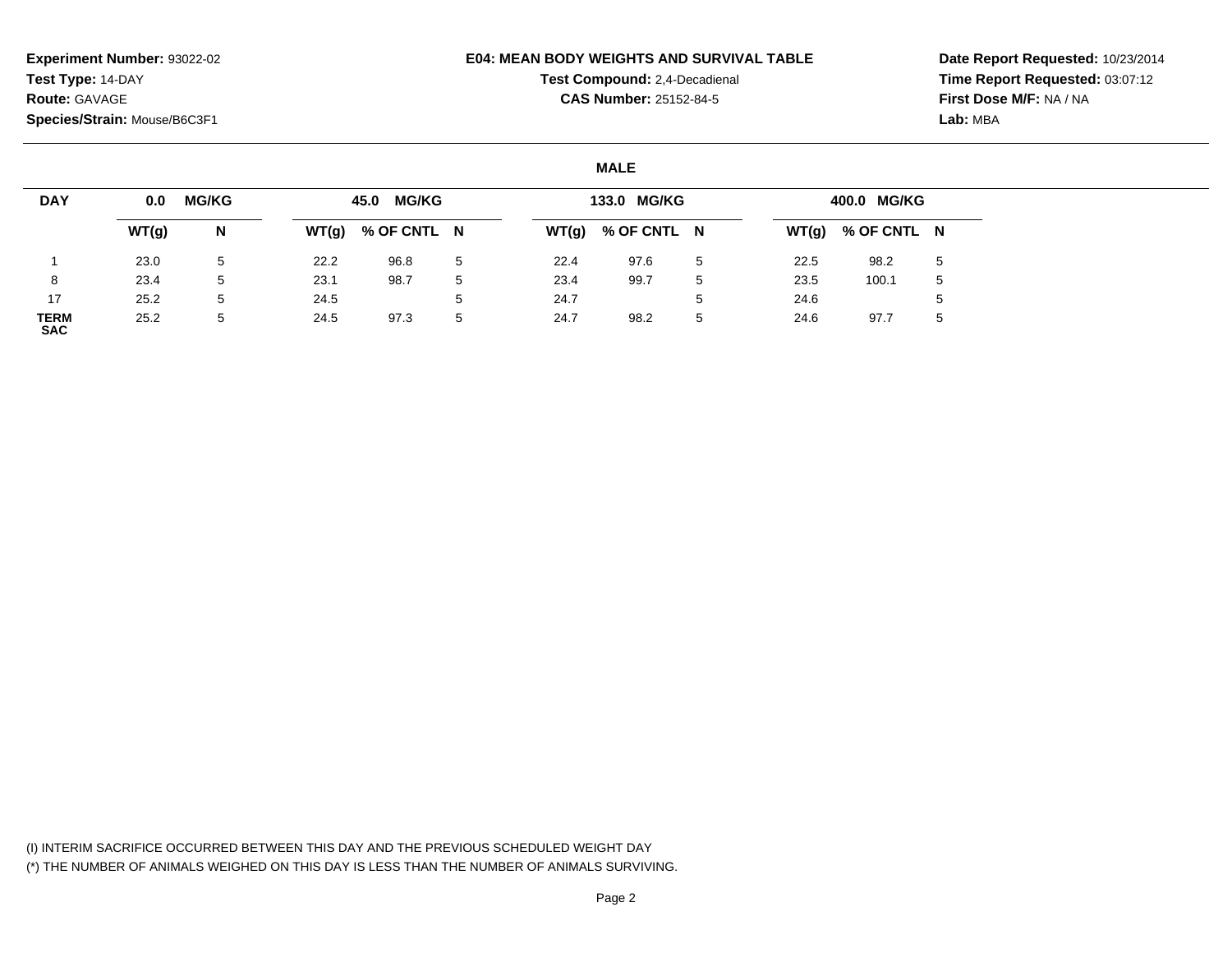### **E04: MEAN BODY WEIGHTS AND SURVIVAL TABLE**

**Test Compound:** 2,4-Decadienal **CAS Number:** 25152-84-5

**Date Report Requested:** 10/23/2014**Time Report Requested:** 03:07:12**First Dose M/F:** NA / NA**Lab:** MBA

#### **MALE**

| <b>DAY</b>          |      | 1200.0 MG/KG        |   |      | 3600.0 MG/KG        |   |
|---------------------|------|---------------------|---|------|---------------------|---|
|                     |      | $WT(g)$ % OF CNTL N |   |      | $WT(g)$ % OF CNTL N |   |
|                     | 22.6 | 98.6                | 5 | 22.8 | 99.3                | 5 |
| 8                   | 21.2 | 90.4                | 5 |      |                     |   |
| 17                  | 23.4 |                     | 4 |      |                     |   |
| <b>TERM</b><br>0.00 | 23.4 | 92.7                | 4 |      |                     |   |

**SAC**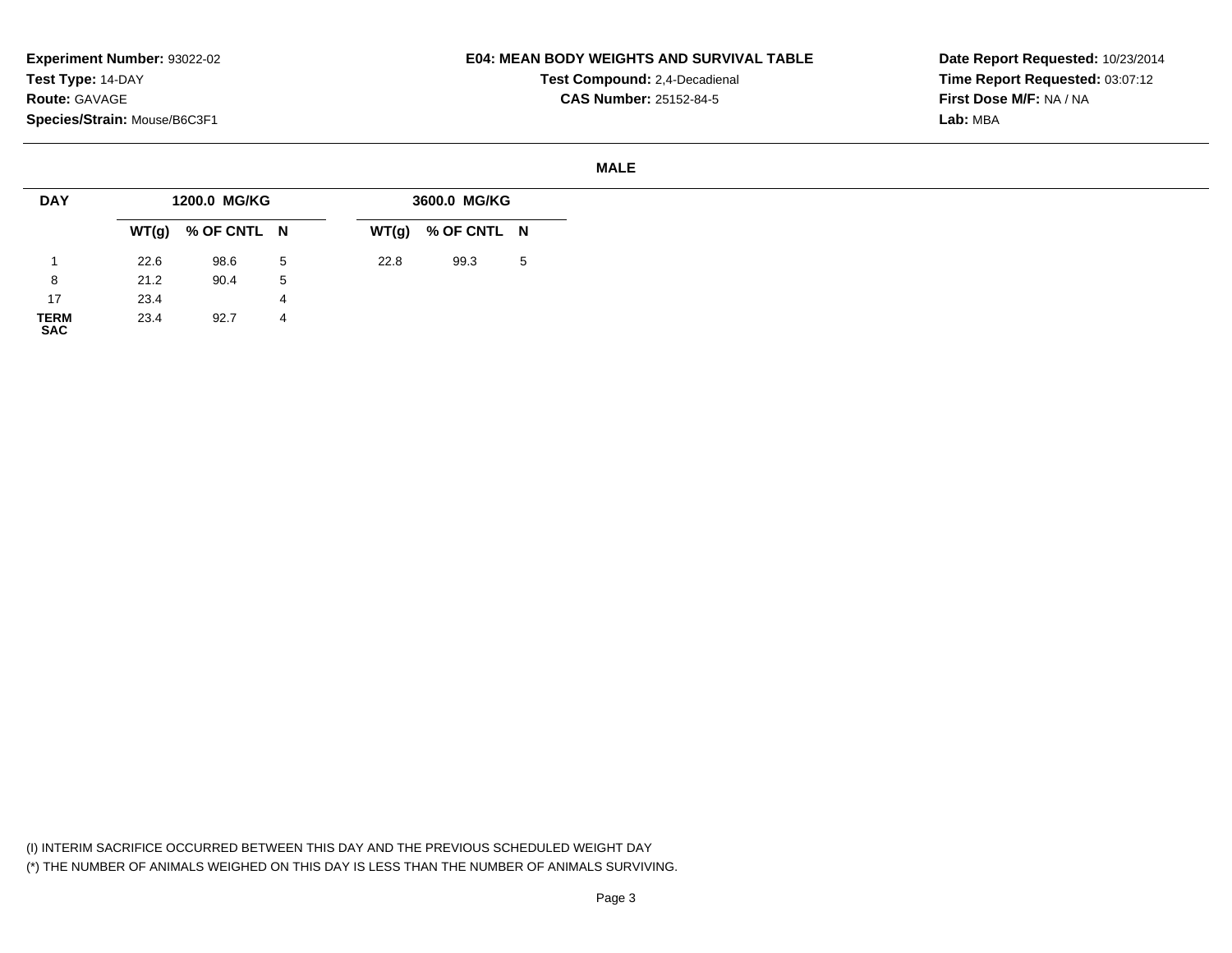## **E04: MEAN BODY WEIGHTS AND SURVIVAL TABLE**

**Test Compound:** 2,4-Decadienal **CAS Number:** 25152-84-5

\*\*\*END OF MALE DATA\*\*\*

**Date Report Requested:** 10/23/2014**Time Report Requested:** 03:07:12**First Dose M/F:** NA / NA**Lab:** MBA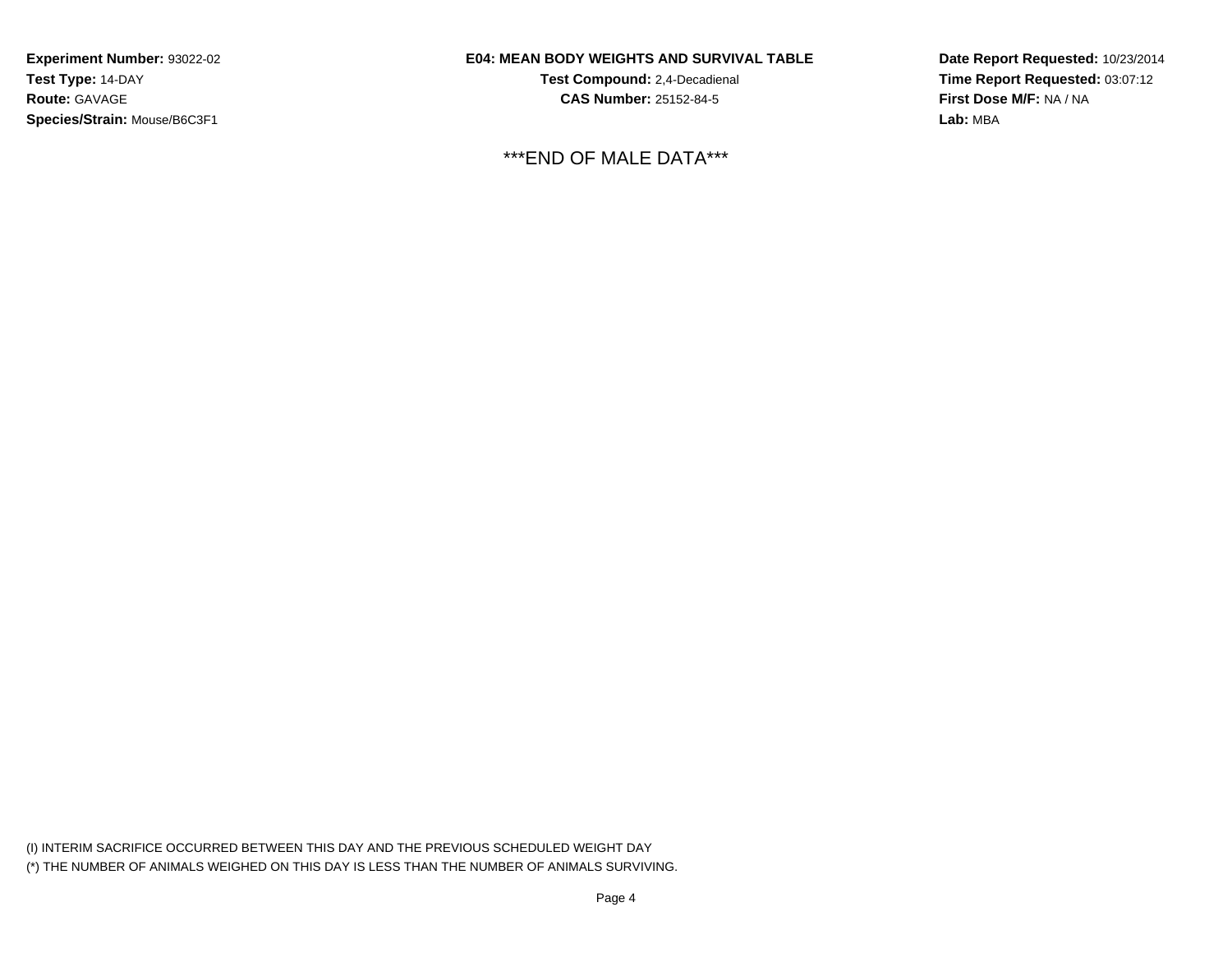#### **E04: MEAN BODY WEIGHTS AND SURVIVAL TABLE**

**Test Compound:** 2,4-Decadienal **CAS Number:** 25152-84-5

**Date Report Requested:** 10/23/2014**Time Report Requested:** 03:07:12**First Dose M/F:** NA / NA**Lab:** MBA

### **FEMALE**

| <b>DAY</b>                | 0.0   | <b>MG/KG</b> |      | 45.0 KG/KG          |    |      | 133.0 MG/KG         |    |      | 400.0 MG/KG         |   |
|---------------------------|-------|--------------|------|---------------------|----|------|---------------------|----|------|---------------------|---|
|                           | WT(g) | N            |      | $WT(g)$ % OF CNTL N |    |      | $WT(g)$ % OF CNTL N |    |      | $WT(g)$ % OF CNTL N |   |
|                           | 18.8  | 5            | 19.3 | 102.6               | 5  | 18.8 | 99.9                | 5  | 18.8 | 100.1               | 5 |
| 8                         | 18.7  | 5            | 18.9 | 100.7               |    | 19.2 | 102.4               | 5  | 19.1 | 102.0               | 5 |
| 17                        | 19.4  | 5            | 19.9 |                     |    | 20.0 |                     | ÷. | 20.2 |                     | 5 |
| <b>TERM</b><br><b>SAC</b> | 19.4  | 5            | 19.9 | 102.6               | -5 | 20.0 | 103.3               | 5  | 20.2 | 104.0               | 5 |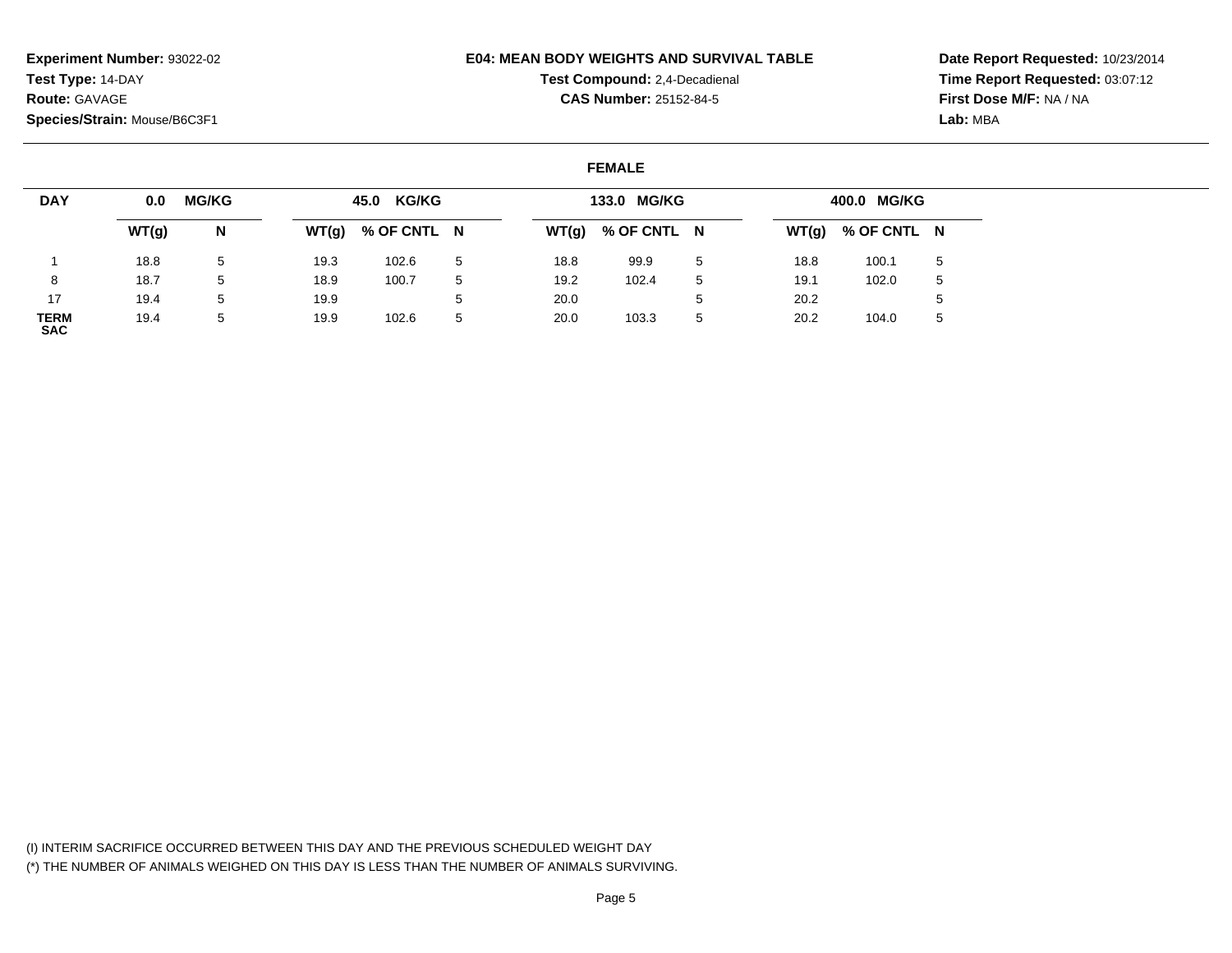### **E04: MEAN BODY WEIGHTS AND SURVIVAL TABLE**

**Test Compound:** 2,4-Decadienal **CAS Number:** 25152-84-5

**Date Report Requested:** 10/23/2014**Time Report Requested:** 03:07:12**First Dose M/F:** NA / NA**Lab:** MBA

#### **FEMALE**

| <b>DAY</b>  |      | 1200.0 MG/KG        |   |      | 3600.0 MG/KG        |   |
|-------------|------|---------------------|---|------|---------------------|---|
|             |      | $WT(g)$ % OF CNTL N |   |      | $WT(g)$ % OF CNTL N |   |
|             | 18.9 | 100.6               | 5 | 18.6 | 98.9                | 5 |
| 8           | 16.1 | 85.9                | 5 | 13.8 | 73.7                |   |
| 17          | 16.5 |                     | 4 |      |                     |   |
| <b>TERM</b> | 16.5 | 84.9                | 4 |      |                     |   |

**TERM SAC**